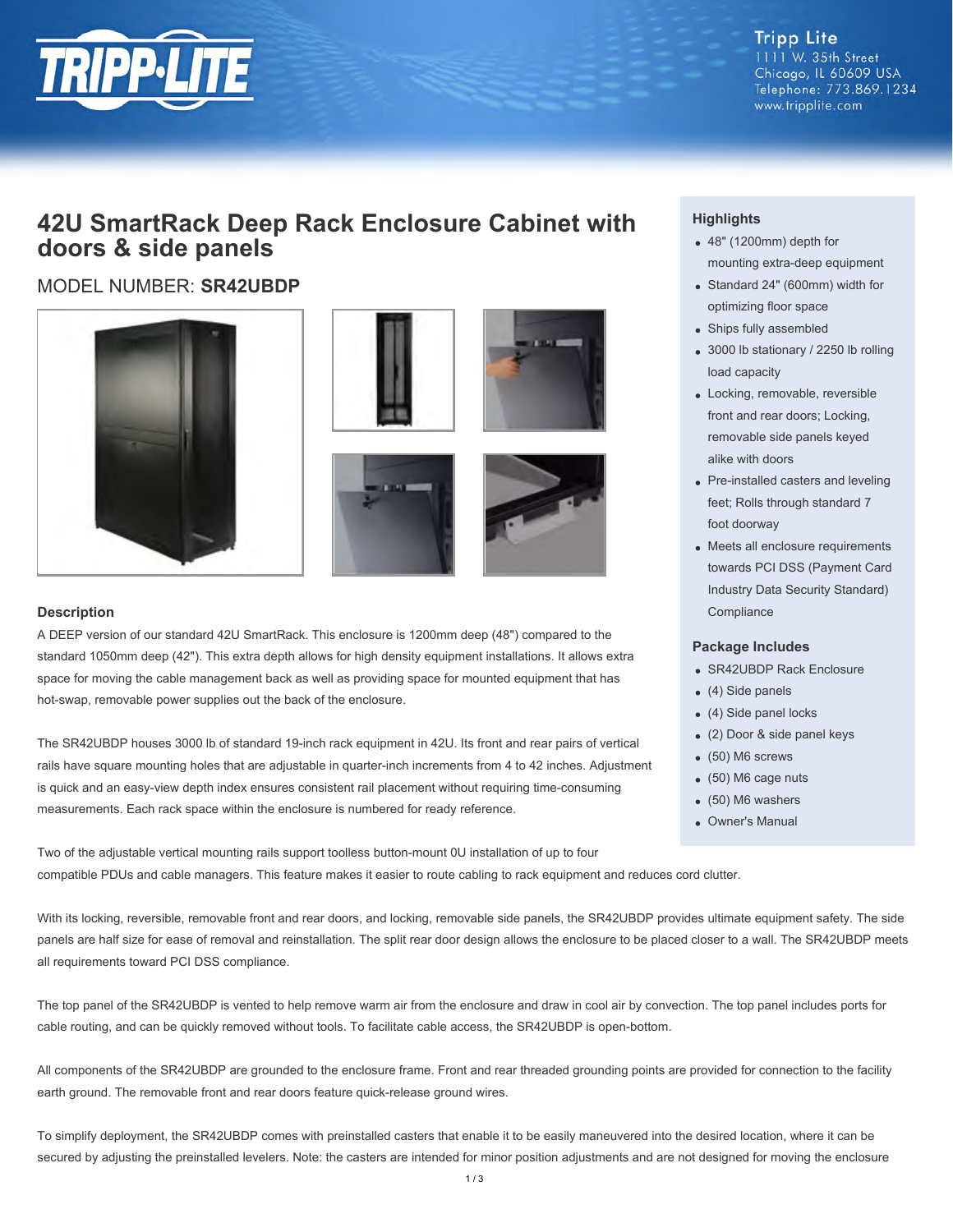

over long distances.

The SR42UBDP comes with a 5-year product warranty. As part of the SmartRack family, the SR42UBDP is compatible with Tripp Lite's extensive range of rackmount accessories, enabling you to customize your solution to meet any requirement.

#### **Features**

- Ships fully assembled for rapid deployment and roll into place on pre-installed casters (casters are removable)
- Front and rear sets of equipment mounting rails adjust in 1/4" increments. Adjustment is quick and convenient. The easy-view depth index ensures consistent rail placement without requiring time-consuming measurements.
- Toolless accessory mounting rails (2 rails per enclosure) include slots for quick installation of compatible PDUs and vertical cable managers. Mounting slots are arranged in an industry-standard pattern compatible with a wide variety of accessories. Each rail can accommodate two vertical PDUs or cable managers side-by-side (four items per enclosure).
- Enclosure includes mounting hardware of M6 cage nuts and 50 pieces of M6 screws
- Textured powder coat finish for tough resistance to environmental concerns such as deployment in warehouses.
- Massive front to rear ventilation capacity. 65+% open space in door perforation pattern meets or exceeds server manufacturer requirements.  $\bullet$
- Maximum usable internal depth of 42 inches/1070mm (front to rear rail).
- Weight ratings of 3000 lb stationary and 2250 lb rolling.
- Front door is locking, reversible and removable.
- Rear doors are locking and reversible. Split rear door design reduces clearance requirements for service entry allowing the enclosure to be placed closer to a wall.
- Locking removable side panels are 'half size' to make them smaller and lighter improving ease of installation and servicing. Two side panels per side (4 panels total). Side panels are keyed alike to the front and rear doors.
- Built in baying tabs allow enclosures to be combined securely in rows. Center-to-center width can be set at 600mm or 24".
- Leveling feet extend to allow enclosure to be positioned on uneven floors. Levelers are removable.
- Compact design allows the enclosure to roll through standard height commercial doorways.
- Convenient grounding system. All components are grounded to the enclosure frame which includes multiple connections for facility ground. Front and rear doors include quick-release ground wires.
- Open bottom for cable access.
- Top panel has generous cable access holes. Panel can be removed toollessly in seconds without having to disconnect cables first.
- Included stabilizing brackets are used for shipment and can be reattached at the bottom of the enclosure frame on the inside or outside of the rack.
- Meets all enclosure requirements towards PCI DSS (Payment Card Industry Data Security Standard) Compliance
- Compatibility with airflow optimization accessories as well as cable management accessories.

# **Specifications**

| <b>OVERVIEW</b>                                    |                |
|----------------------------------------------------|----------------|
| Style                                              | Floor Standing |
| <b>PHYSICAL</b>                                    |                |
| Installed Whole System Maximum<br>Rack Depth (in.) | 42             |
| Installed Whole System Maximum<br>Rack Depth (cm)  | 106.7          |